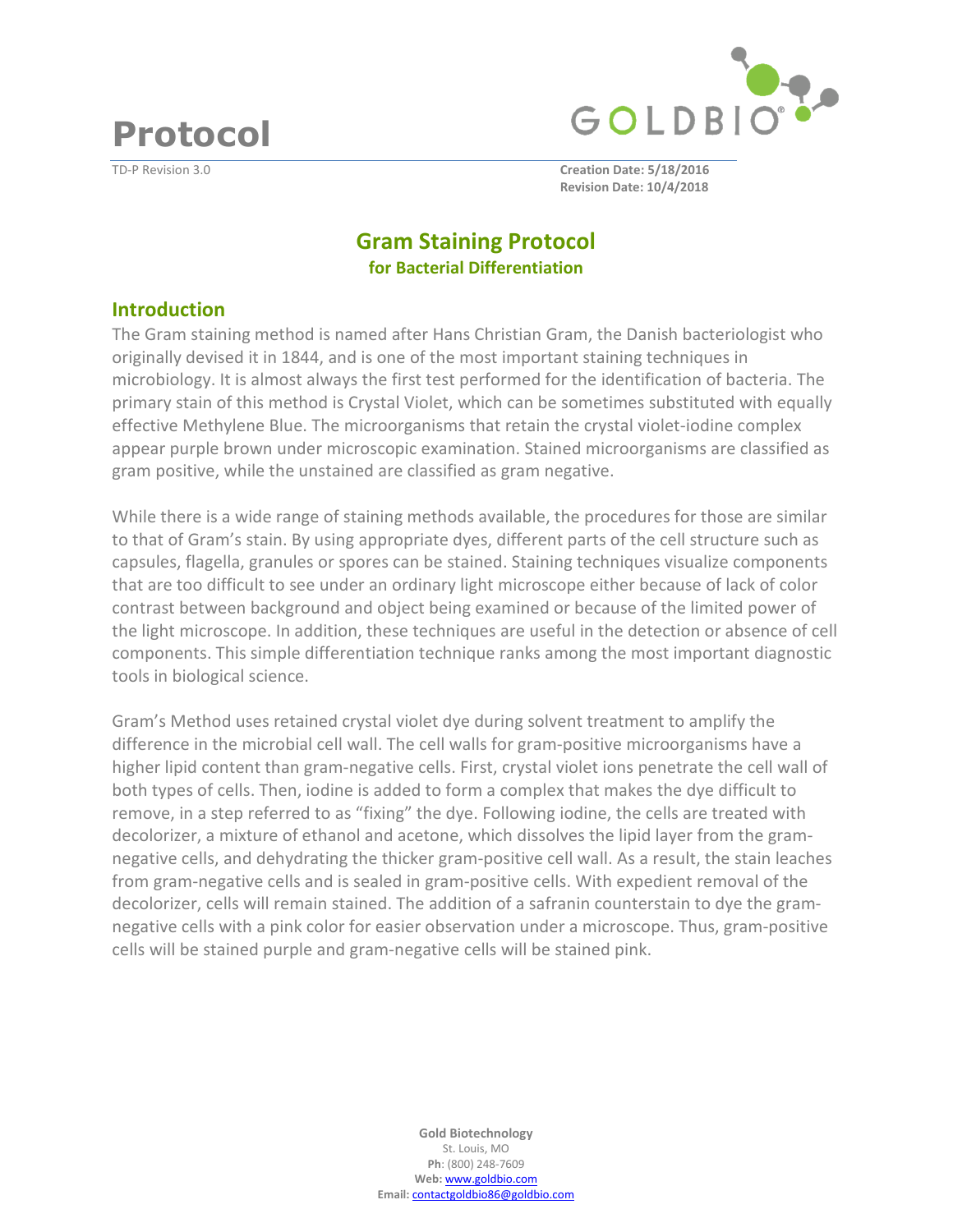

Gold Biotechnology/FM-000008 TD-P Revision 3.0 Gram Staining Protocol for Bacterial Differentiation TD-P Date: 10/4/2018

# **Materials**

- Crystal Violet (GoldBio Catalog # [C-328\)](https://www.goldbio.com/product/1037/crystal-violet)
- Methylene Blue (GoldBio Catalog [# M-680](https://www.goldbio.com/product/3886/methylene-blue))
- Potassium Iodide (GoldBio Catalog # $P-440$
- Ethanol, 95%
- Acetone
- Ammonium oxalate
- Iodine
- Sodium bicarbonate
- Safranin O
- Bunsen Burner
- Microscope
- Slide
- Cloth pin
- $\bullet$  dH<sub>2</sub>O

Preparation of solutions

Gram Crystal Violet Solution:

- Dissolve 20 g of crystal violet in 100 ml of ethanol to make a crystal violet stock solution.
- Similarly, dissolve 1 g of ammonium oxalate in 100 ml of water to make an oxalate stock solution.
- The working solution is obtained by mixing 1 ml of the crystal violet stock solution with 10 ml of water and 40 ml of the oxalate stock solution. Store the working solution in a drop bottle.

Methylene Blue Solution:

- Dissolve 1 g of methylene blue, 90% dye content, in 100 ml of ethanol, this is solution A.
- Mix 0.03 g of KOH in 300 ml of water, this is solution B.
- Mixing solutions A and B yields the working solution.

Gram Iodine Solution:

 Dissolve 1 g of iodine, 2 g of potassium iodide and 3 g of sodium bicarbonate in 300 ml of water.

Gram Decolorizer Solution:

Mix equal volumes of 95% ethanol and acetone.



Credit: Dr. Alivin Fox, University of South Carolina School of Medicine. Bacteriology- Chapter 2, Culture and identification of infectious agents.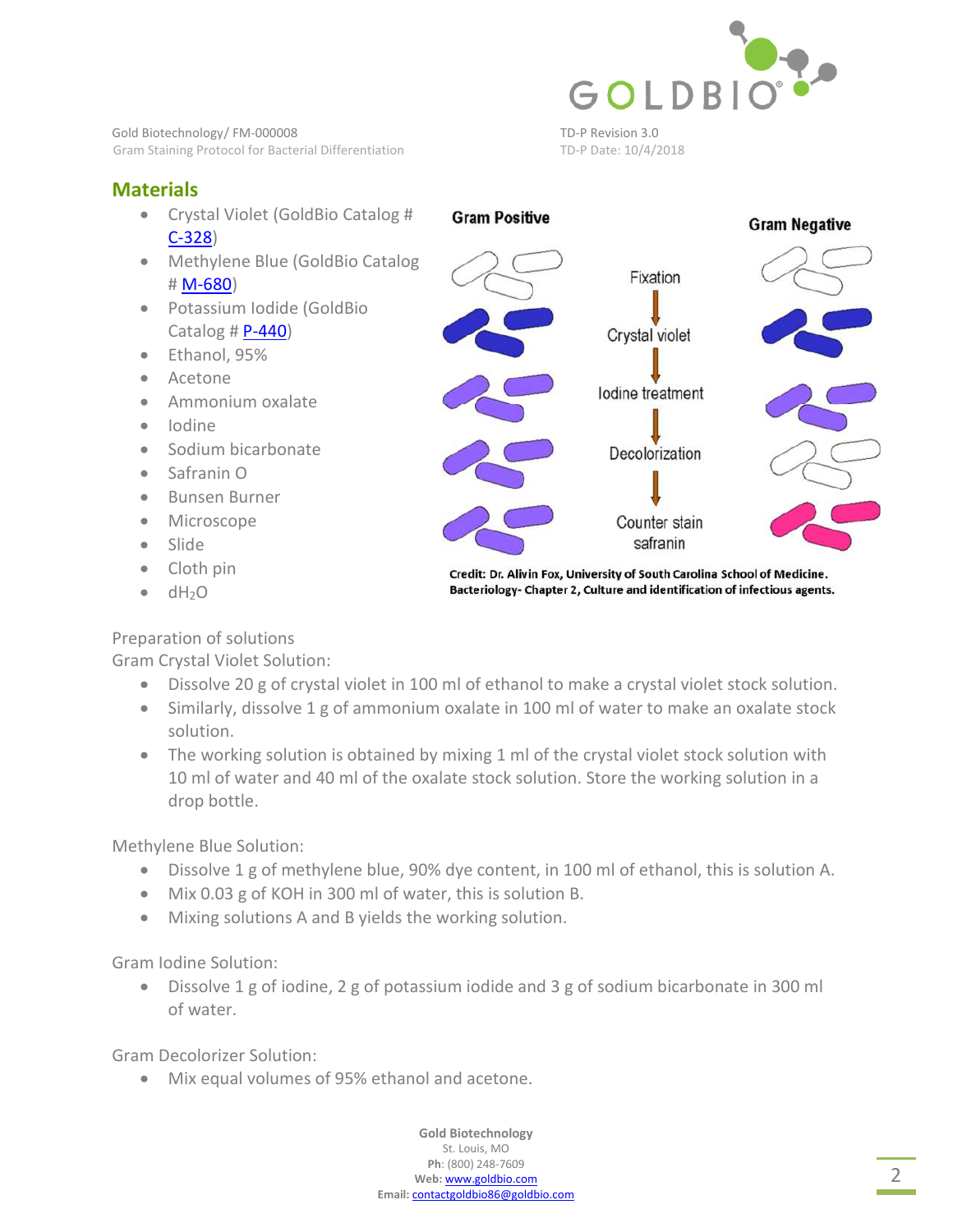

Gold Biotechnology/FM-000008 TD-P Revision 3.0 Gram Staining Protocol for Bacterial Differentiation TD-P Date: 10/4/2018

Gram Safranin Solution:

- Dissolve 2.5 g of Safranin O in 100 ml of 95% ethanol to make a stock solution.
- Working solution is obtained by diluting one part of the stock solution with five parts of water.

### **Method**

Prepare a Slide Smear

1. Transfer a drop of the suspended culture to be examined on a slide with an inoculation loop. If the culture is to be taken from a petri dish or a slant culture tube, first add a drop of water on the slide and aseptically transfer a minute amount of a colony from the petri dish.

> **Note: Note that only a very small amount of culture is needed; a visual detection of the culture on an inoculation loop already indicates that too much is taken.**

- 2. Spread the culture with an inoculation loop, creating an even thin film over a circle of 1.5 cm in diameter (approximately dime sized). Thus, a typical slide can simultaneously accommodate 3 to 4 small smears if more than one culture is to be examined.
- 3. Hold the slide with a cloth pin. Air-dry the culture and fix it or over a gentle flame while moving the slide in a circular fashion to avoid localized overheating.

**Note: The applied heat helps the cell adhesion on the glass slide to make possible the subsequent rinsing of the smear with water without a significant loss of the culture. Heat can be applied to facilitate drying the smear, however, ring patterns can form if heating is not uniform (e.g. taking the slide in and out of the flame).** 

#### Gram Staining

- 1. Add about 5 drops of crystal violet stain over the fixed culture. Let stand for 60 seconds. Note that a clothes pin is used to hold the slide during the staining procedure to avoid staining one's hand.
- 2. Pour off the stain and gently rinse the excess stain with a stream of  $dH_2O$ .

**Note: The objective of this step is to wash off the stain, not the fixed culture.** 

3. Add about 5 drops of the iodine solution on the smear, enough to cover the fixed culture. Let stand for 30 seconds.